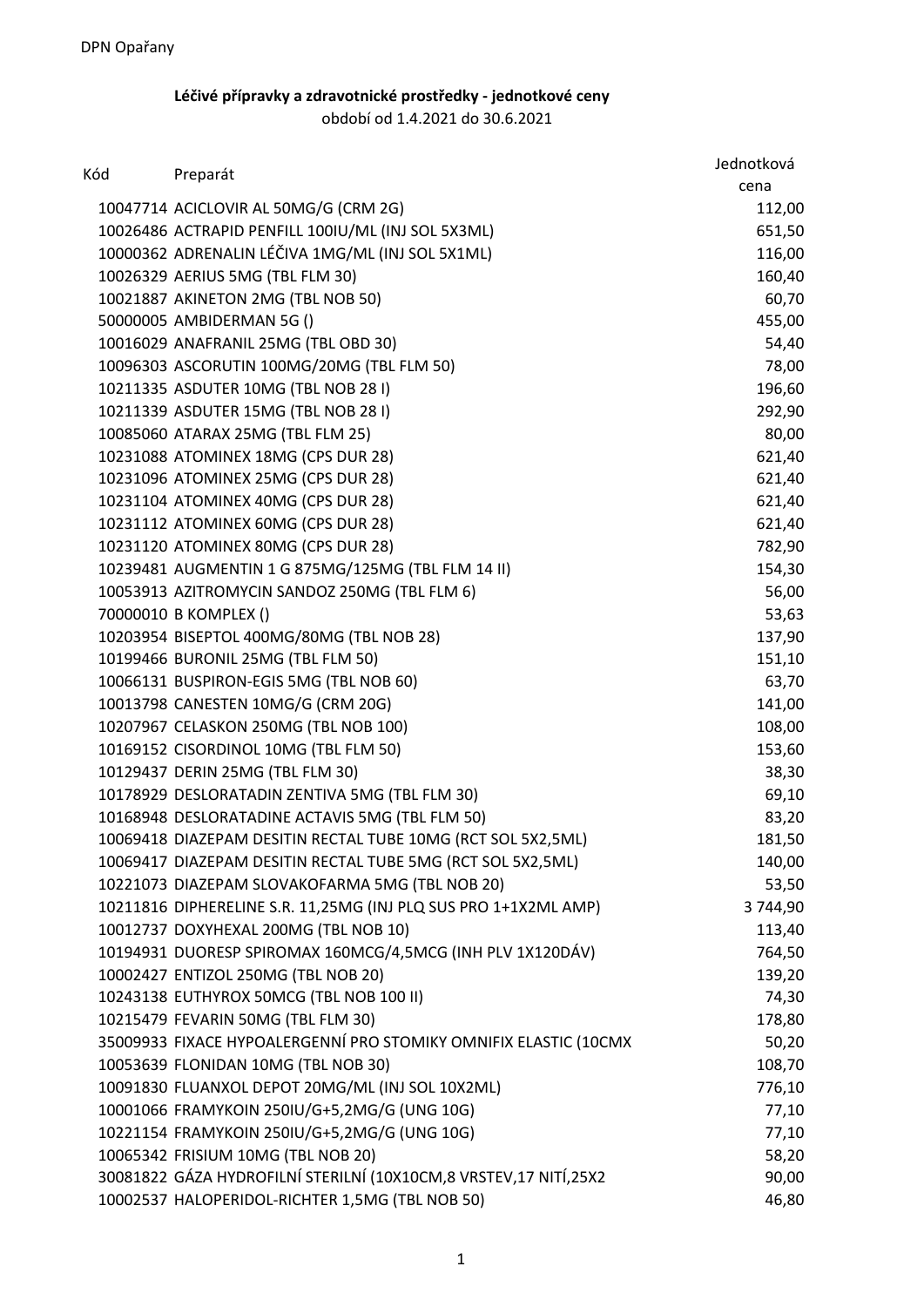| 70000027 HEDRIN ROZTOK 100ML ()                                   | 272,00 |
|-------------------------------------------------------------------|--------|
| 10025366 HELICID 20MG (CPS ETD 90 I)                              | 186,90 |
| 10003575 HEPAROID LÉČIVA 2MG/G (CRM 30G)                          | 89,00  |
| 10084127 HERPESIN 200 200MG (TBL NOB 25)                          | 198,00 |
| 80000012 HEXA - PHAN ()                                           | 285,00 |
| 10075433 CHLORPROTHIXEN LÉČIVA 15MG (TBL FLM 30)                  | 41,70  |
| 10032014 IBALGIN 50MG/GM (CRM 30GM)                               | 144,00 |
| 10059982 ICHTOXYL 90MG/G (UNG 30G)                                | 71,00  |
| 10016895 IMAZOL KRÉMPASTA 10MG/G (DRM PST 1X30G)                  | 130,00 |
| 10052266 INFADOLAN 1600IU/G+300IU/G (UNG 30G I)                   | 62,00  |
| 80000001 JEHLA INJEKČNÍ STERICAN (0,90X40MM)                      | 0,53   |
| 80000020 JEHLA INJEKČNÍ STERICAN ČERNÁ (0,70X30MM)                | 0,61   |
| 80000002 JEHLA INJEKČNÍ STERICAN ZELENÁ (0,80X40MM)               | 0,61   |
| 30170682 JEHLY VERIFINE PRO VŠECHNA NEINZULÍNOVÁ PERA (31G X 4MM  | 256,33 |
| 30087766 KALHOTKY ABSORPČNÍ SENI STANDARD PLUS SMALL (BOKY 55-80  | 225,29 |
| 30087756 KALHOTKY ABSORPČNÍ SUPER SENI AIR MEDIUM (BOKY 75-110CM  | 257,37 |
| 30087765 KALHOTKY ABSORPČNÍ SUPER SENI PLUS AIR EXTRA LARGE (BOK  | 330,28 |
| 30087763 KALHOTKY ABSORPČNÍ SUPER SENI PLUS AIR MEDIUM (BOKY 75-  | 257,37 |
| 10237596 KINITO 50MG (TBL FLM 100(5X20))                          | 414,00 |
| 10235808 KLACID 500MG (TBL FLM 14)                                | 227,40 |
| 35004999 KOMPRESY Z GÁZY NESTERILNÍ (5X5CM,8 VRSTEV,17 NITÍ,100K  | 29,20  |
| 35005571 KOMPRESY Z GÁZY NESTERILNÍ (7,5X7,5CM,8 VRSTEV,17 NITÍ,  | 59,60  |
| 35000207 KRYTÍ S MASTÍ LOMATUELL STERILNÍ (10X10CM,1KS)           | 19,30  |
| 10042547 LACTULOSE AL 667MG/ML (SIR 1X500ML)                      | 164,00 |
| 10124839 LAMOTRIX 100MG (TBL NOB 30)                              | 158,10 |
| 10124831 LAMOTRIX 25MG (TBL NOB 30)                               | 39,50  |
| 10124835 LAMOTRIX 50MG (TBL NOB 30)                               | 79,00  |
| 80085193 LÉKAŘSKÉ LOPATKY (200 KS)                                | 59,00  |
| 50000002 LENIENS UNQ (500G/BALENÍ)                                | 429,50 |
| 10218343 LEPONEX 25MG (TBL NOB 501)                               | 85,80  |
| 10168584 LEVETIRACETAM ACTAVIS 250MG (TBL FLM 50)                 | 227,50 |
| 10168594 LEVETIRACETAM ACTAVIS 500MG (TBL FLM 50)                 | 455,00 |
| 10002481 LITHIUM CARBONICUM SLOVAKOFARMA 300MG (TBL NOB 100)      | 166,50 |
| 10218236 LOCOID 0,1% 1MG/G (CRM 30G)                              | 70,70  |
| 10041146 MACMIROR COMPLEX 500MG/200000IU (VAG CPS MOL 12)         | 243,60 |
| 10092490 MACMIROR COMPLEX 500MG/200000IU (VAG CPS MOL 8)          | 162,70 |
| 10096635 MAGNE B6 470MG/5MG (TBL OBD 50)                          | 135,00 |
| 10234736 MAGNOSOLV 365MG (POR GRA SOL SCC 30)                     | 162,10 |
| 10016594 MALTOFER 100MG (TBL MND 30)                              | 149,70 |
| 10176807 MELIPRAMIN 25MG (TBL FLM 50)                             | 128,00 |
| 10002684 MESOCAIN 10MG/G+2MG/G (GEL 1X20G)                        | 165,00 |
| 10107639 MIRTAZAPIN SANDOZ 15MG (TBL FLM 30)                      | 80,50  |
| 10107641 MIRTAZAPIN SANDOZ 30MG (TBL FLM 30)                      | 161,00 |
| 80000010 NÁDOBKA NA MOČ ()                                        | 0,43   |
| 80000017 NÁPLAST OMNIPLAST 2,5CM X 5M ()                          | 39,50  |
| 10163877 NEUROTOP 200MG (TBL NOB 50)                              | 113,20 |
| 10093465 NOLICIN 400MG (TBL FLM 20)                               | 102,00 |
| 35005473 OBINADLO ELASTICKÉ CZIDEÁL (8CMX5M, KRÁTKÝ TAH, 1KS)     | 30,00  |
| 35009903 OBINADLO ELASTICKÉ FIXAČNÍ PEHA FIX (6CMX4M, V NAPN.STAV |        |
|                                                                   | 10,14  |
| 35009904 OBINADLO ELASTICKÉ FIXAČNÍ PEHA FIX (8CMX4M, V NAPN.STAV | 11,90  |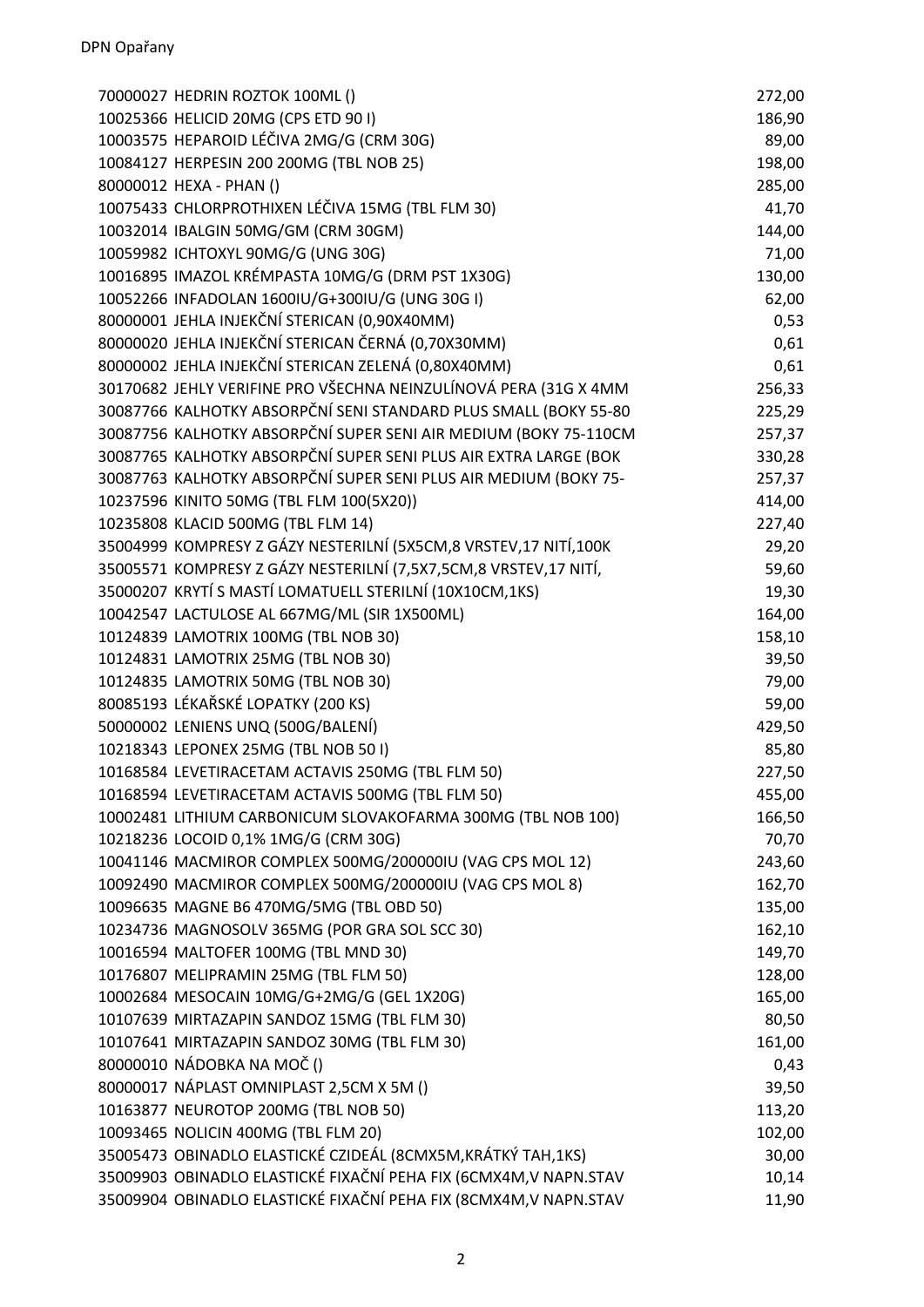| 10148690 OLPINAT 10MG (TBL FLM 28)                              | 207,86 |
|-----------------------------------------------------------------|--------|
| 10148691 OLPINAT 10MG (TBL FLM 56)                              | 554,50 |
| 10148688 OLPINAT 5MG (TBL FLM 28)                               | 117,86 |
| 10024973 OLWEXYA 75MG (CPS PRO 28)                              | 75,10  |
| 35007465 ONE TOUCH VERIO TESTOVACÍ PROUŽKY (50 KS)              | 300,00 |
| 10001076 OPHTHALMO-FRAMYKOIN (OPH UNG 5G)                       | 105,30 |
| 10200863 OPHTHALMO-SEPTONEX (OPH GTT SOL 1X10ML PLAST)          | 105,50 |
| 10198667 ORFIRIL LONG 300MG (CPS PRO 50 II)                     | 157,30 |
| 10084700 OTOBACID N 0,2MG/G+5MG/G+479,8MG/G (AUR GTT SOL 1X5ML) | 148,03 |
| 10011286 PERITOL 4MG (TBL NOB 20)                               | 87,00  |
| 10032302 PEROXID VODÍKU 3% TMD 3% (DRM SPR SOL 100G)            | 56,80  |
| 10163863 PETINIMID 250MG (CPS MOL 100)                          | 320,00 |
| 10207692 PROTHAZIN 25MG (TBL FLM 20)                            | 54,00  |
| 10058118 RENNIE 680MG/80MG (TBL MND 48)                         | 132,00 |
| 80085298 RESPIRÁTOR FFP2 ()                                     | 6,10   |
| 10137465 RISPERIDON VIPHARM 1MG (TBL FLM 20)                    | 38,30  |
| 10137466 RISPERIDON VIPHARM 1MG (TBL FLM 50)                    | 88,20  |
| 10014957 RIVOTRIL 0,5MG (TBL NOB 50)                            | 53,80  |
| 80000014 RUKAVICE POLYTHENOVÉ - BAL, 100KS ()                   | 26,62  |
| 80085267 RUKAVICE STERILNÍ - 1 PÁR - 7.0 ()                     | 19,00  |
| 80000009 RUKAVICE STERILNÍ - 1 PÁR - 7.5 ()                     | 19,00  |
| 80000008 RUKAVICE VINYLOVÉ - BAL. 100 KS ()                     | 375,10 |
| 10225749 SERTRALIN ACTAVIS 50MG (TBL FLM 30)                    | 85,10  |
| 10151773 SERTRALIN VIPHARM 100MG (TBL FLM 301)                  | 263,40 |
| 10053077 SINGULAIR 10MG (TBL FLM 28)                            | 119,30 |
| 10053076 SINGULAIR JUNIOR 5MG (TBL MND 28)                      | 119,30 |
| 10009710 SOLU-MEDROL 62,5MG/ML (INJ PSO LQF 125MG+2ML)          | 97,00  |
| 80085279 SONOGRAFICKÝ GEL VITA 520ML ()                         | 83,00  |
| 10119653 SORBIFER DURULES 320MG/60MG (TBL RET 60)               | 211,40 |
| 10187418 SPERSALLERG 0,5MG/ML+0,4MG/ML (OPH GTT SOL 10ML)       | 98,40  |
| 80085201 SPOFAPLAST 164 8CMX1M ()                               | 46,80  |
| 10088900 STOPTUSSIN 4MG/ML+100MG/ML (POR GTT SOL 1X25ML)        | 102,00 |
| 80000004 STŘÍKAČKA INJEKČNÍ INJEKT 2ML ()                       | 0,67   |
| 80000005 STŘÍKAČKA INJEKČNÍ INJEKT 5ML ()                       | 0,95   |
| 10003688 SUPPOSITORIA GLYCERINI LÉČIVA 2,06G (SUP 10)           | 70,18  |
| 10000610 SYNTOPHYLLIN 24MG/ML (INJ SOL 5X10ML)                  | 84,10  |
| 10048578 TIAPRIDAL 100MG (TBL NOB 50)                           | 137,80 |
| 10002429 TISERCIN 25MG (TBL FLM 50)                             | 64,30  |
| 10001845 TISERCIN 25MG/ML (INJ SOL 10X1ML)                      | 100,80 |
| 10015859 TOPAMAX 100MG (TBL FLM 60)                             | 633,50 |
| 10104329 TOPIRAMAT SANDOZ 100MG (TBL FLM 60)                    | 633,50 |
| 10046444 TRITTICO AC 150MG (TBL RET 60)                         | 396,10 |
| 10054094 TRITTICO AC 75MG (TBL RET 30)                          | 149,50 |
| 10092435 V-PENICILIN 0,8 MEGA BIOTIKA 800000IU (TBL NOB 30)     | 83,80  |
| 10233172 V-PENICILIN BBP 1200000IU (TBL NOB 30 II)              | 112,70 |
| 10101885 VALPROAT RATIOPHARM CHRONO 300MG (TBL PRO 100)         | 219,70 |
| 10101899 VALPROAT RATIOPHARM CHRONO 500MG (TBL PRO 100)         | 366,30 |
| 35009964 VATA BUNIČITÁ DĚLENÁ PUR-ZELLIN (40X50MM,1ROLE,500KS)  | 39,30  |
| 30080728 VATA BUNIČITÁ PŘÍŘEZY (20X30CM, VRSTVENÁ, 500G)        | 53,00  |
| 10243240 VIGANTOL 0,5MG/ML (POR GTT SOL 1X10ML)                 | 107,50 |